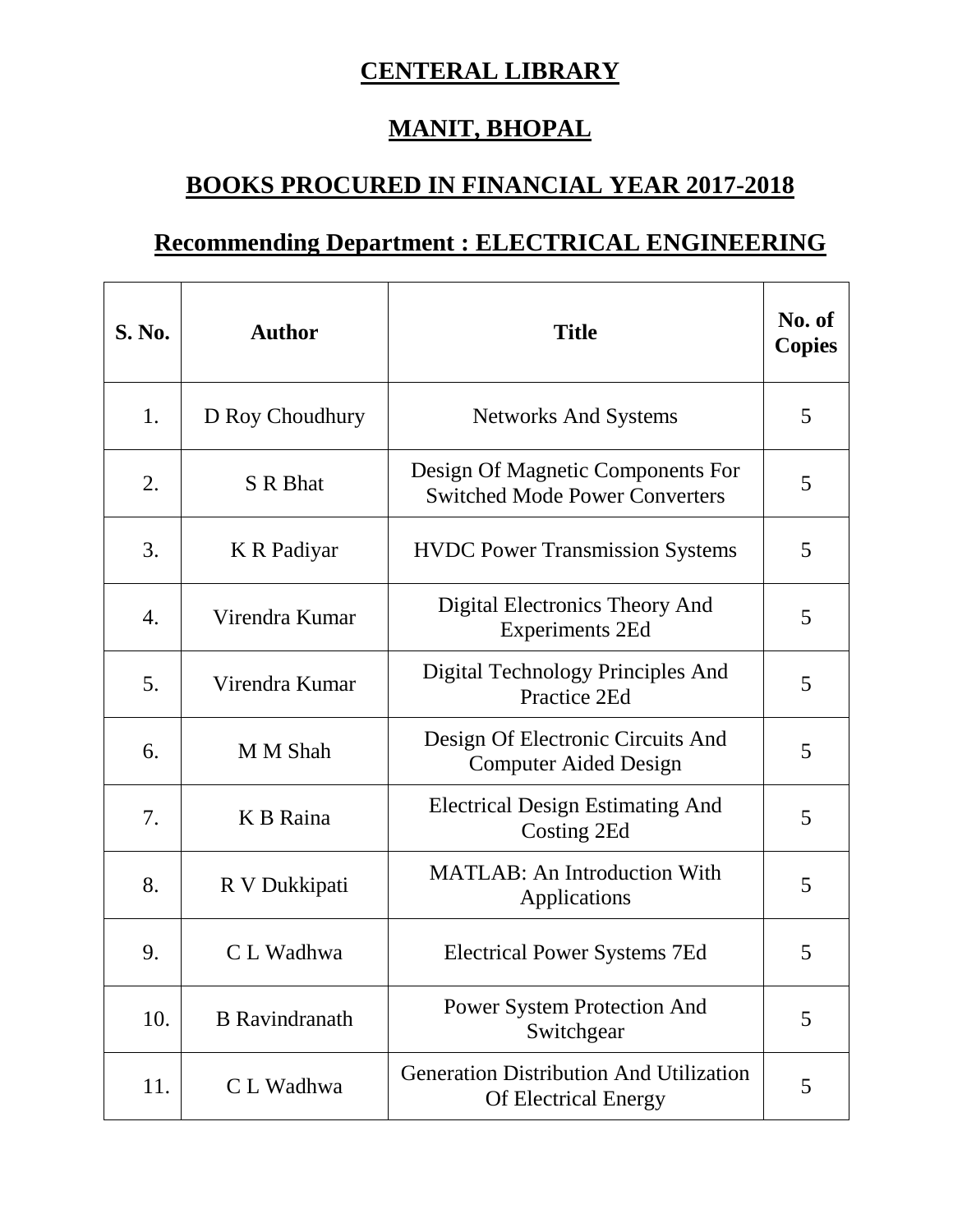| <b>S. No.</b> | <b>Author</b>                  | <b>Title</b>                                                                      | No. of<br><b>Copies</b> |
|---------------|--------------------------------|-----------------------------------------------------------------------------------|-------------------------|
| 12.           | K R Padiyar                    | <b>Facts Controllers In Power Transmission</b><br><b>And Distribution 2Ed</b>     | 4                       |
| 13.           | Chennakesava R<br>Alavala      | Fuzzy Logic And Neural Networks,<br>Basic Concepts & Applications                 | 2                       |
| 14.           | Ajit K Mandal                  | Introduction To Control Engineering<br>Modeling Analysis And Design               | 5                       |
| 15.           | K R Padiyar                    | <b>HVDC</b> Power Transmission Systems                                            | 5                       |
| 16.           | Singiresu S Rao                | <b>Engineering Optimization Theory And</b><br>Practice                            | 5                       |
| 17.           | <b>Rakosh Das</b><br>Begamudre | <b>Energy Conversion Systems</b>                                                  | 5                       |
| 18.           | <b>Rakosh Das</b><br>Begamudre | <b>Electro Mechanical Energy Conversion</b><br>With Dynamics Of Machines 2Ed      | 5                       |
| 19.           | Vedam<br>Subrahmanyam          | <b>Power Electronics Revised 2Ed</b>                                              | 5                       |
| 20.           | C L Wadhwa                     | Electrical Circuit Analysis 2Ed                                                   | 5                       |
| 21.           | <b>Tielong Shen</b>            | <b>Nonlinear Control Systems With</b><br><b>Discontinuity Theory And Practice</b> | 5                       |
| 22.           | I J Nagrath                    | Control Systems Engineering 6Ed                                                   | 5                       |
| 23.           | Akhtar Kalam                   | <b>Power System Protection And</b><br><b>Communications 2Ed</b>                   | 5                       |
| 24.           | Rao V Dukkipati                | <b>MATLAB</b> For Control System<br>Engineers                                     | 5                       |
| 25.           | <b>Rakosh Das</b><br>Begamudre | Extra High Voltage Ac Transmission<br>Engineering                                 | 5                       |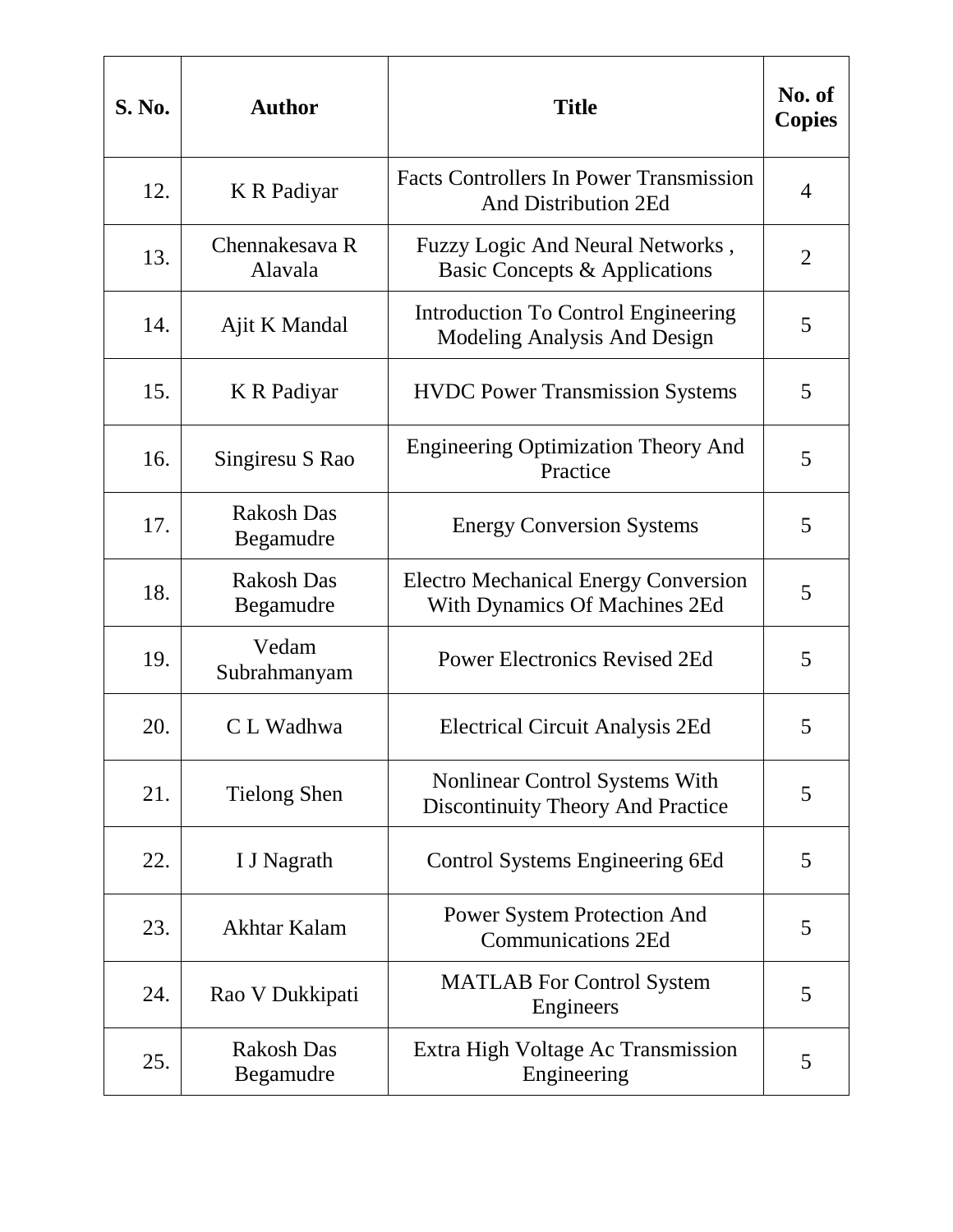| <b>S. No.</b> | <b>Author</b>         | <b>Title</b>                                                                                          | No. of<br><b>Copies</b> |
|---------------|-----------------------|-------------------------------------------------------------------------------------------------------|-------------------------|
| 26.           | S R Paranjothi        | Modern Power Systems The Economics<br>Of Restructuring                                                | 5                       |
| 27.           | James Bignell         | Digital Electronics 5/E                                                                               | 5                       |
| 28.           | Fiore                 | Op Amps And Linear Integrated Circuits<br><b>Concepts And Applications</b>                            | 5                       |
| 29.           | <b>Earl Gates</b>     | <b>Introduction To Electronics</b>                                                                    | $\overline{2}$          |
| 30.           | <b>Rashid Maxwell</b> | Microelectronics Circuits Analysis                                                                    | 3                       |
| 31.           | Muhammad H<br>Rashid  | <b>Electronic Devices And Circuits</b>                                                                | 5                       |
| 32.           | Allan H. Robbins      | Circuit Analysis: Theory And Practice                                                                 | 5                       |
| 33.           | John P Uyemura        | A First Course In Digital Systems<br>Design                                                           | 5                       |
| 34.           | Varmah Abraham        | <b>Power Electronics</b>                                                                              | 5                       |
| 35.           | G S Sawhney           | <b>Non Conventional Energy Resources</b>                                                              | $\overline{2}$          |
| 36.           | Shivashankar          | <b>Electronic Circuits</b>                                                                            | $\overline{2}$          |
| 37.           | Bhattacharyya         | Electrical Machines, Modelling And<br>Analysis                                                        | 5                       |
| 38.           | Chetan Singh Solanki  | Solar Photovoltaic Technology And<br>Systems A Manual For Technical,<br><b>Trainers And Engineers</b> | 5                       |
| 39.           | Dhanesh N Manik       | <b>Control Systems</b>                                                                                | 5                       |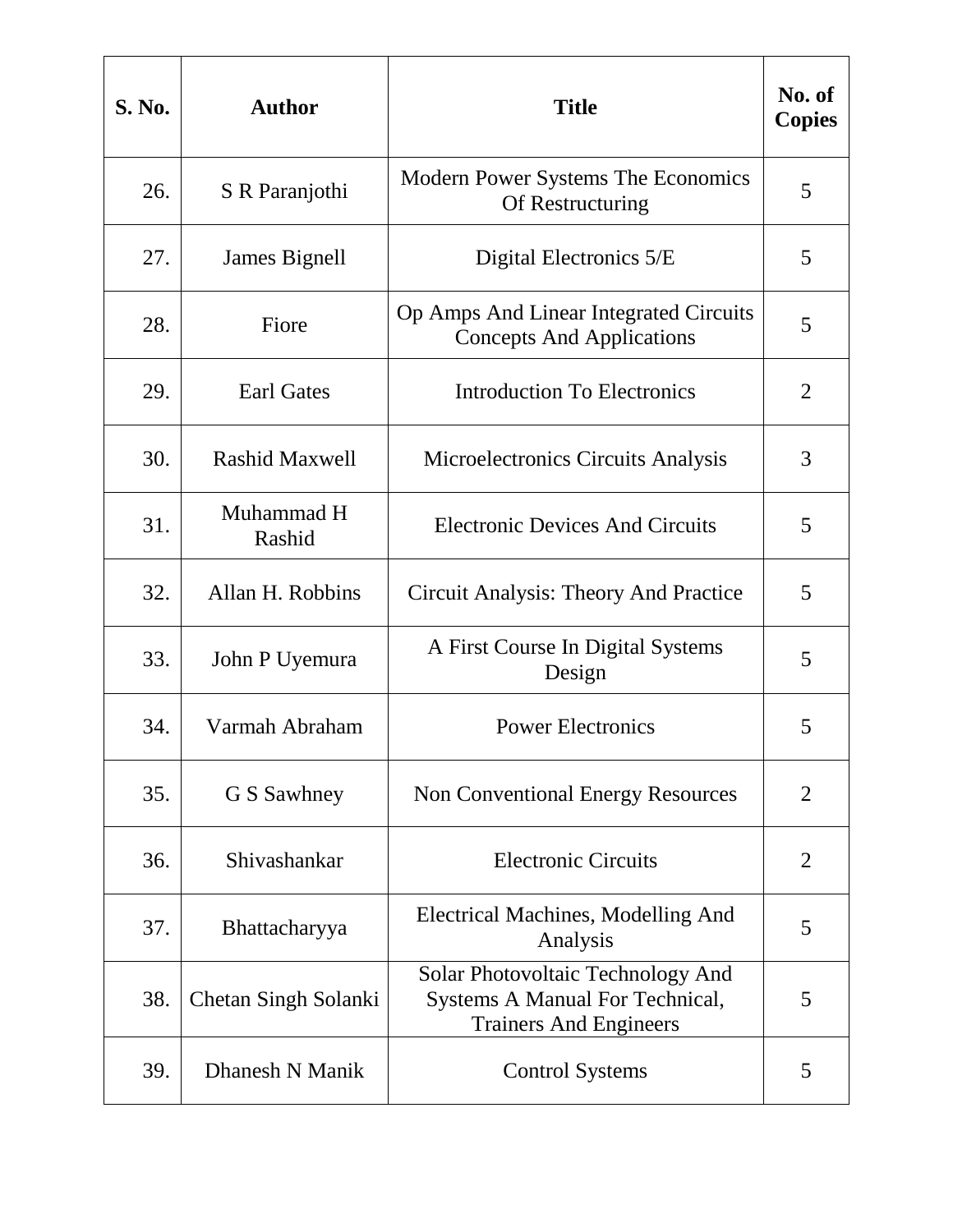| S. No. | <b>Author</b>            | <b>Title</b>                                                               | No. of<br><b>Copies</b> |
|--------|--------------------------|----------------------------------------------------------------------------|-------------------------|
| 40.    | <b>Russell L Meade</b>   | <b>Circuits And Networks Indian Edition</b>                                | 3                       |
| 41.    | Singh                    | Modern Control Engineering 1/E                                             | 5                       |
| 42.    | S Sivanagaraju           | <b>Electrical Circuit Analysis</b>                                         | 5                       |
| 43.    | Kang                     | <b>Electric Circuits With Mt</b>                                           | 5                       |
| 44.    | <b>Joshua Earnest</b>    | <b>Wind Power Plants And Project</b><br>Development 2Nd Ed.                | 3                       |
| 45.    | John M Yarbrough         | Digital Logic Application And Design                                       | 5                       |
| 46.    | Stephen J Chapman        | <b>MATLAB Programming For Engineers</b><br>4Th Ed                          | 5                       |
| 47.    | Kenneth Ayala            | The 8051 Microcontroller 3/E                                               | 5                       |
| 48.    | Das                      | Architecture programming And<br><b>Interfacing Of Low Power Processors</b> | 5                       |
| 49.    | Varmah                   | <b>Fundamentals Of Electrical Machines</b>                                 | 5                       |
| 50.    | <b>Sharma And Pathak</b> | <b>Electric Machines</b>                                                   | 5                       |
| 51.    | <b>Editor B.K.Bose</b>   | <b>Modern Power Electronics</b>                                            | 5                       |
| 52.    |                          | Fundamentals Of Digital Circuits 4/Ed                                      | 5                       |
| 53.    | <b>Biswanath Paul</b>    | Industrial Electronics And Control 3Rd<br>Ed.                              | 5                       |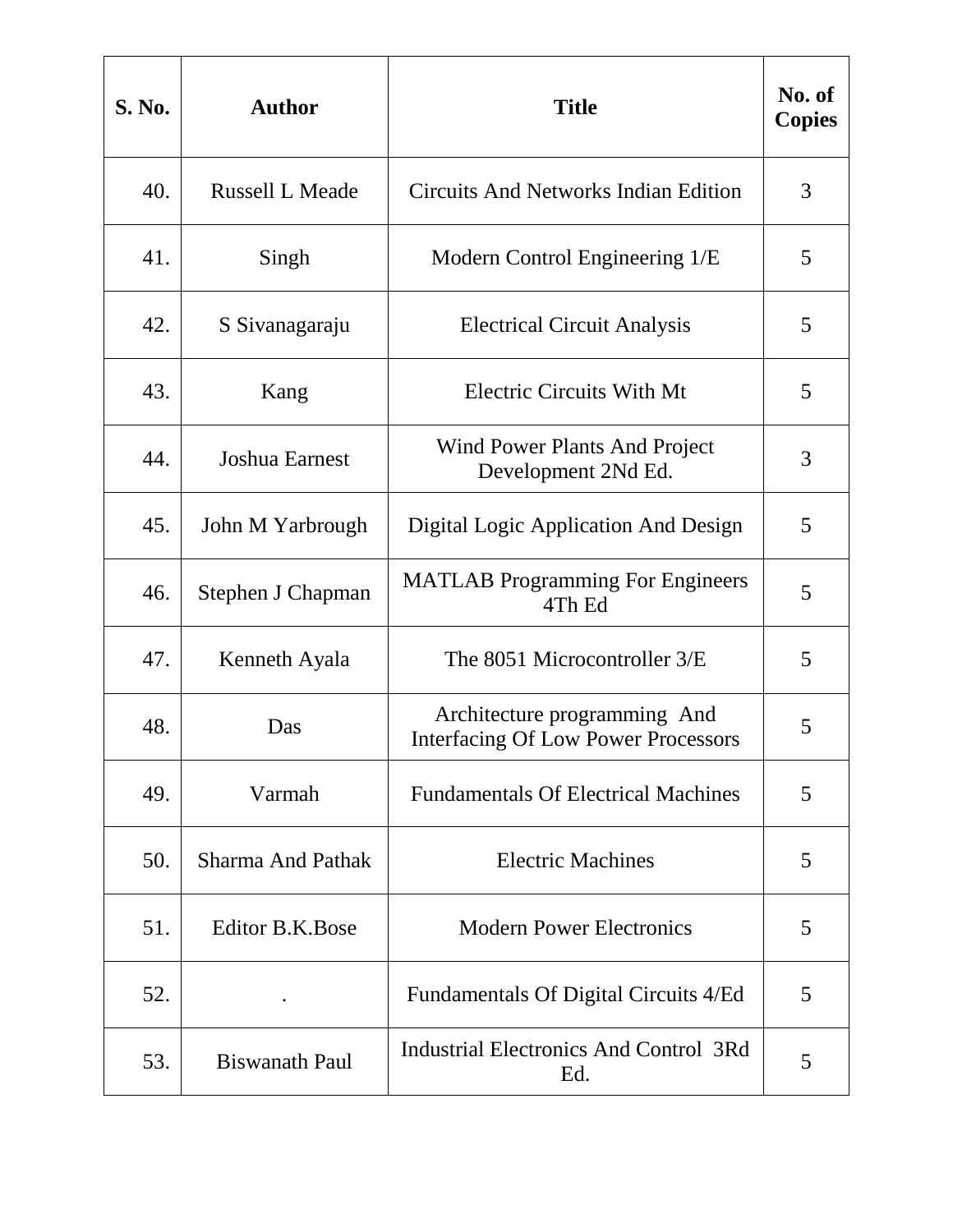| <b>S. No.</b> | <b>Author</b>       | <b>Title</b>                                                                       | No. of<br><b>Copies</b> |
|---------------|---------------------|------------------------------------------------------------------------------------|-------------------------|
| 54.           | Murty               | Transducers & Instrumentation                                                      | 5                       |
| 55.           | <b>Turan Gonen</b>  | <b>Electrical Power Transmission System</b><br>Engineering Analysis And Design 3Ed | 2                       |
| 56.           | Xiao-Ping Zhang     | <b>Flexible Ac Transmission Systems:</b><br><b>Modelling And Control</b>           | $\overline{2}$          |
| 57.           | Sallam              | Power System Stability, H/B                                                        | $\overline{2}$          |
| 58.           | Venkatesh           | Electrical Power System: Analysis,<br>Security 2E                                  | 5                       |
| 59.           | Y G Paithankar      | <b>Fundamentals Of Power System</b><br>Protection 2Nd Ed.                          | 5                       |
| 60.           | E G Janardanan      | <b>Special Electrical Machines</b>                                                 | 10                      |
| 61.           | Chanda              | Gate For Electrical Engineering (W-Cd)                                             | 10                      |
| 62.           | <b>Balbir Kumar</b> | Electronic Devices And Circuits 2Nd Ed                                             | 5                       |
| 63.           | T S Madhava Rao     | <b>Power System Protection Static Relays</b><br>2Nd Ed                             | 10                      |
| 64.           | Dasgupta            | Design Of Transformers                                                             | $\overline{2}$          |
| 65.           | D M Tagare          | <b>Reactive Power Management</b>                                                   | 3                       |
| 66.           | Petruzella          | <b>Programmable Logic Controllers</b>                                              | 2                       |
| 67.           | V Subrahmanyam      | <b>Thyristor Control Of Electric Drives</b>                                        | $\overline{2}$          |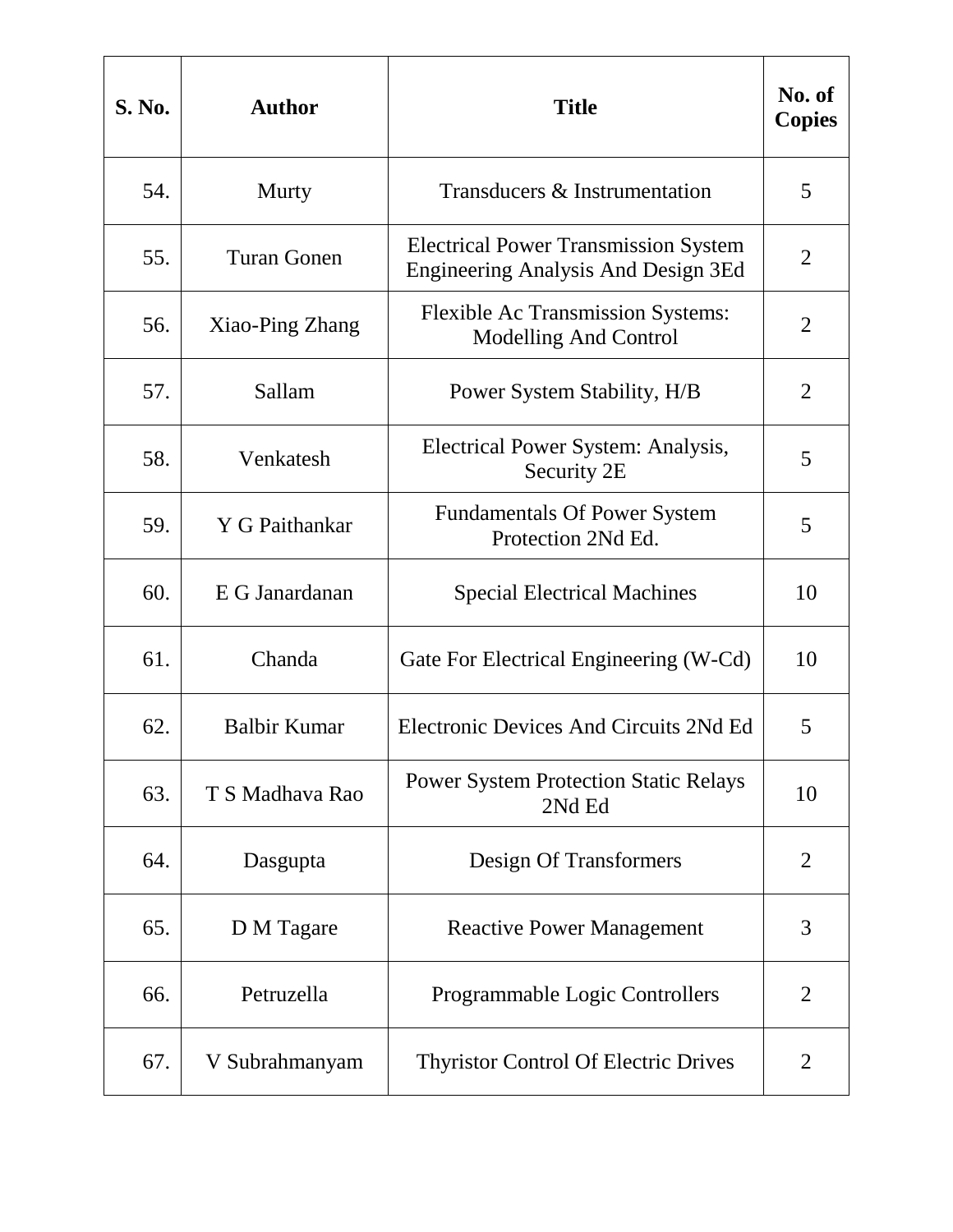| <b>S. No.</b> | <b>Author</b>              | <b>Title</b>                                            | No. of<br><b>Copies</b> |
|---------------|----------------------------|---------------------------------------------------------|-------------------------|
| 68.           | Vedam<br>Subrahmanyam      | <b>Electric Drives Concepts And</b><br>Applications 2/E | $\overline{2}$          |
| 69.           | A Sudhakar                 | Circuits And Networks Analysis And<br>Synthesis         | 2                       |
| 70.           | S P Ghosh                  | <b>Network Analysis And Synthesis</b>                   | 5                       |
| 71.           | William H Hayt             | Engineering Circuit Analysis 8Th<br>Edition             | 5                       |
| 72.           | <b>Charles K Alexamder</b> | <b>Fundamentals Of Electric Circuits 5Th</b><br>Ed      | 5                       |
| 73.           | Joseph Distefano           | Control Systems 3Rd Edition                             | $\overline{2}$          |
| 74.           | M S Naidu                  | High - Voltage Engineering 5Th Ed                       | $\overline{2}$          |
| 75.           | Reddy                      | <b>Instrumentation And Control Systems</b>              | $\overline{2}$          |
| 76.           | D P Kothari                | Power System Engineering 2Nd Ed                         | $\overline{2}$          |
| 77.           | Kothari                    | <b>Electric Machines</b>                                | $\overline{2}$          |
| 78.           | D P Kothari                | <b>Basic Electrical And Electronics</b><br>Engineering  | $\overline{2}$          |
| 79.           | A E Fitzgerald             | Electric Machinery 6Th Ed.                              | 4                       |
| 80.           | D P Kothari                | Electric Machines (Sigma)                               | 1                       |
| 81.           | D P Kothari                | Modern Power System Analysis 4Th Ed                     | $\overline{2}$          |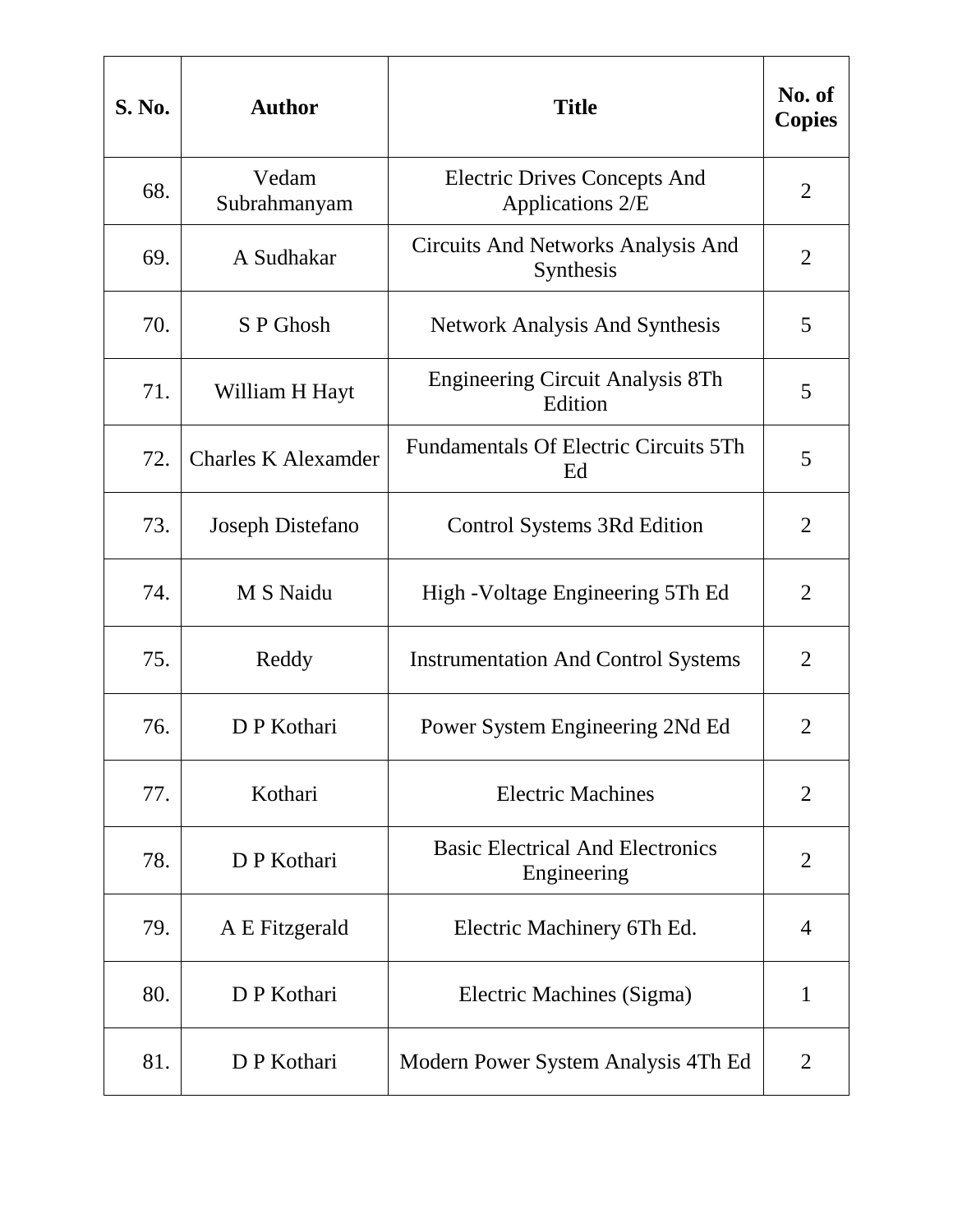| <b>S. No.</b> | <b>Author</b>      | <b>Title</b>                                                                    | No. of<br><b>Copies</b> |
|---------------|--------------------|---------------------------------------------------------------------------------|-------------------------|
| 82.           | S Kamakshaiah      | <b>HVDC</b> Transmission                                                        | $\overline{2}$          |
| 83.           | M A Pai            | <b>Computer Techniques In Power System</b><br>Analysis 3Rd Ed                   | 5                       |
| 84.           | Prabha Kundur      | <b>Power System Stability And Control</b><br><b>Books</b>                       | $\overline{2}$          |
| 85.           | P C Sen            | <b>Power Electronics</b>                                                        | 4                       |
| 86.           | Sonal Desai        | Handbook Of Energy Audit                                                        | $\overline{2}$          |
| 87.           | Raj Kamal          | Internet Of Things                                                              | 4                       |
| 88.           | Joseph Vithayathil | Power Electronics: Principal &<br>Application                                   | 5                       |
| 89.           | Pabla              | <b>Electric Power Planning</b>                                                  | $\overline{2}$          |
| 90.           | A S Pabla          | Electric Power Distribution 6Th Ed.                                             | 2                       |
| 91.           | H P Garg           | <b>Solar Energy Fundamentals And</b><br><b>Applications 1St Revised Edition</b> | $\overline{2}$          |
| 92.           | G K Dubey          | <b>Thyristorised Power Controllers 2Ed</b>                                      | 3                       |
| 93.           | M Gopal            | Digital Control Engineering 2Ed                                                 | $\overline{2}$          |
| 94.           | $L P$ Singh        | <b>Advanced Power System Analysis And</b><br>Dynamics 6Ed                       | 5                       |
| 95.           | Naresh K Sinha     | Control Systems 4Ed                                                             | 2                       |